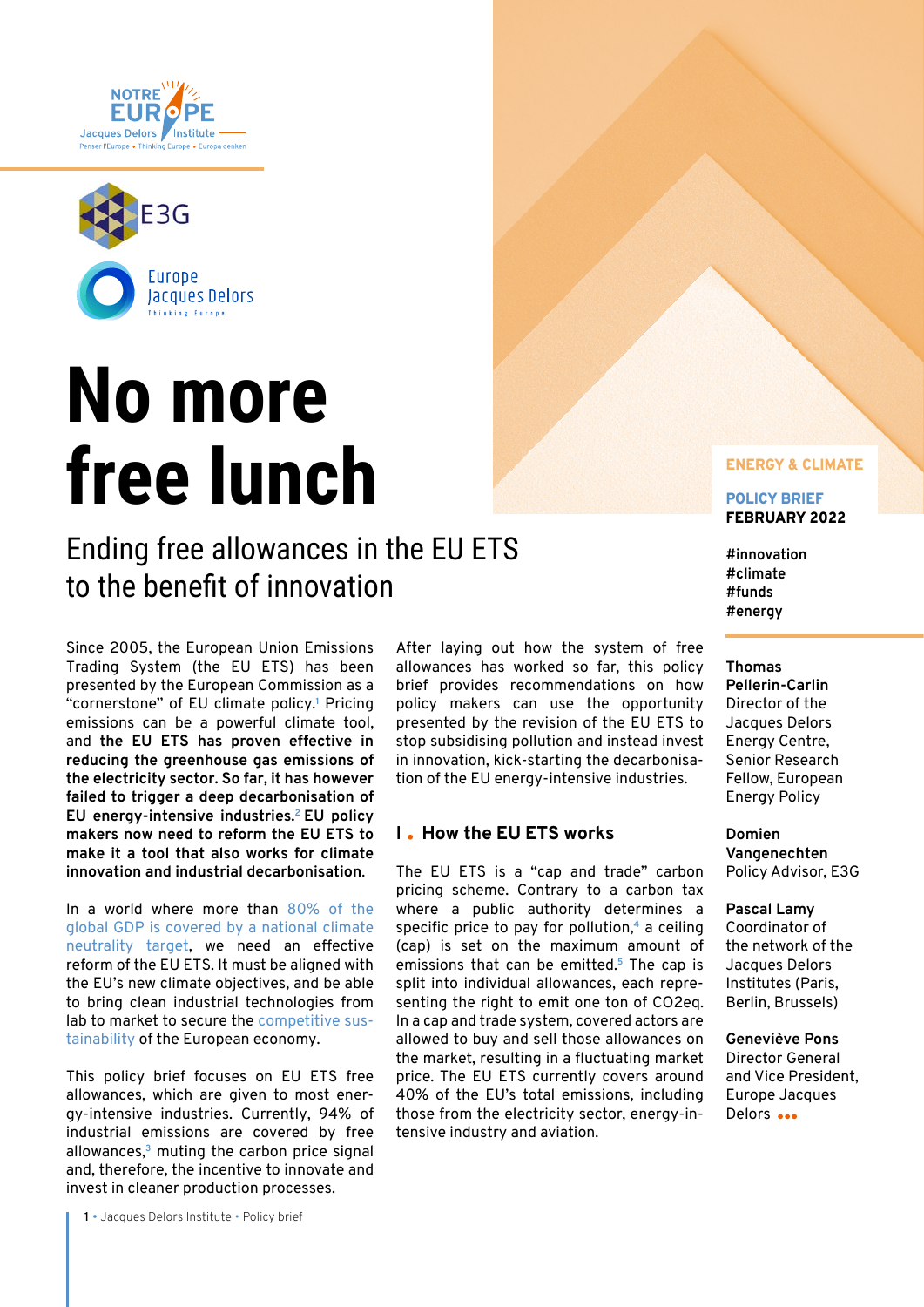# <span id="page-1-0"></span>I **FROM DEFAULT TO DEROGATION: WHO RECEIVES FREE ALLOWANCES AND WHY?**

During the first two phases of the EU ETS, from 2005 to 2012, nearly all allowances were handed out for free. This responded to the need to test how emissions trading works in practice and allow covered actors to get familiar with the trading and compliance practises, without imposing any costs on them.

Starting from the third trading period (2013- 2020), with the aim to apply the "Polluter Pays Principle",**[6](#page-5-0)** auctioning has become the proclaimed "default method" for the allocation of allowances in the EU ETS. In practice, however, a differentiation was made between three groups of actors:

- **Electricity producers**, who would no longer receive free allowances;
- **Energy-intensive and other manufacturing industries** at *risk of carbon leakage,***[7](#page-5-0)** for whom free allowances would remain the default- allocation method;
- **Other industries** not at risk of carbon leakage, who would see their free allowances gradually phased out.

# I **FROM GRANDFATHERING TO BENCH-MARKING: HOW FREE ALLOWANCES ARE HANDED OUT IN PRACTICE**

Up until 2012, free allowances were mainly handed out through grandfathering, meaning that installations received allowances equal to their historical emissions. Starting in

2013, this changed to a fixed benchmarking approach where the 10% most efficient installations in each sector determined the amount of allowances other installations received. While the former method was initially chosen for its simplicity, it was important to transition to the benchmarking approach after the initial pilot phase to also incentivise emission reductions in sectors deemed at risk of carbon leakage.

In reality, however, both systems had considerable flaws in how they were designed. As both grandfathering and fixed benchmarking were based on historical reference periods, neither was able to correct for any shocks or structural changes in the economy,**[8](#page-5-0)** changes in technologies or in production levels of individual actors. Indeed, **allowances handed out for free as late as 2020 were based on benchmarks established on the basis of 2007-2008 data and assumed that production levels did not change over that time period, thus disregarding technological or productivity changes throughout that period**. **[9](#page-5-0)** This led to a situation where many actors received more allowances for free than they emit, leading to significant amounts of overallocation.

# I **FREE ALLOCATIONS AND ENERGY-INTENSIVE INDUSTRY: A STORY OF OVERALLOCATION**

Since 2005, industrial sectors received ~10.4bn free allowances worth over €138 billion.**[10](#page-5-0)** Over the same time period, those sectors' cumulative emissions only amounted to ~9.1bn ton, meaning they received ~1.3bn allowances more than necessary (*cf*. figure 1).

*The authors would like to thank Isabelle Garzon (EJD), Oliver Sartor (Agora), Peter Sweatman (Climate Strategy), Parul Kumar (EPICO), Jules Besnainou (Cleantech Group), and Camille Defard Andreas Eisl, Sébastien Maillard, Phuc-Vinh Nguyen & Karin Thalberg (JDI) for their valuable comments on this text.*

# **FIGURE 1.** Verified emissions and free allowances given to industry



▲ Source: E3G calculations based on data from the European Environmental Agency

**2** • Jacques Delors Institute • Policy brief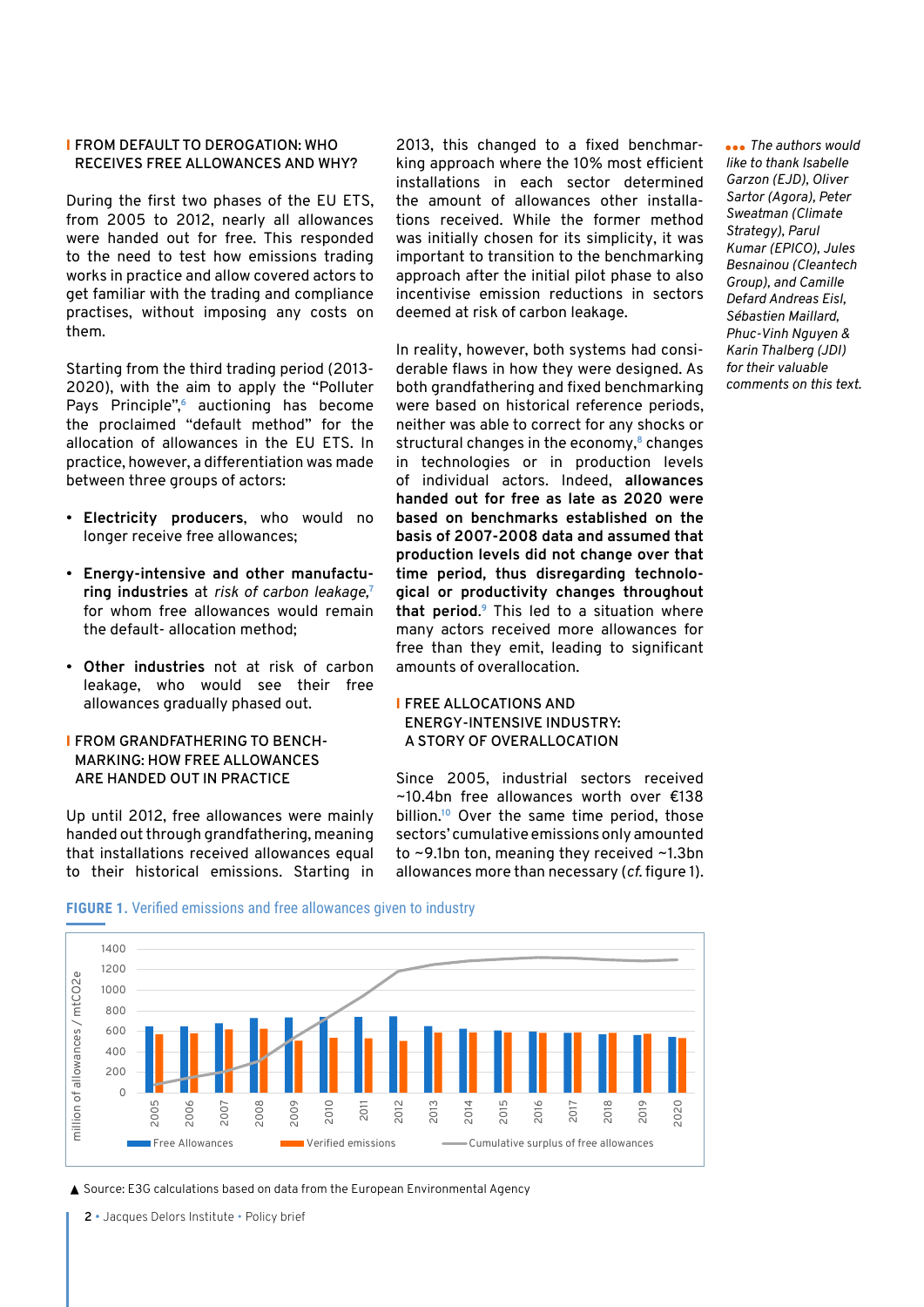<span id="page-2-0"></span>From 2008 onwards, allowances became indefinitely bankable,**[11](#page-5-0)** meaning that any allowance handed out since then, can still be used today for compliance reasons, or be sold on the market. **Since 2008, industrial sectors have been overallocated about ~1.1bn allowances.[12](#page-6-0)** While it is likely that a part of these allowances have been sold on the market since then, **these allowances would, in theory, be worth over €90bn at the current market price (€85/tCO2)**.

**To put it simply, for EU industry, the "polluter pays principle" has only ever applied in theory. Europe's most polluting industries have received billions of euros worth of subsidies via the EU ETS[.13](#page-6-0)** This has muted the carbon price signal they have faced, reducing the incentive to invest in cleaner production processes.

**Unsurprisingly, greenhouse gas emissions from the industrial sector have remained largely flat** between 2013 and 2019**[14](#page-6-0)** while the electricity sector, which pays the ETS carbon price, decreased its emissions significantly (*cf.* figure 2).**[15](#page-6-0)** Of course, there are other factors at play that held back industrial decarbonisation, which are reinforced by the hand-out of free allowances, including the comparative lack of mature low-carbon technologies, energy-intensive industries' high capital intensity and long investment cycles, and lack of supportive policy frameworks for industrial decarbonisation.

Several improvements have been implemented for the fourth phase (2021-2030). However, they remain insufficient to unlock the full potential of the ETS as one of the key climate policy levers to help innovate, create, develop, demonstrate, scale and deploy the clean solutions we need for the European industry to lead the way for global climate action.

# **II ETS free allowances: from an inherited right to pollute for free, to a privilege earned through innovation**

## I **FROM AN INHERITED RIGHT TO AN EARNED PRIVILEGE**

Energy-intensive industries**[16](#page-6-0)** have received free allowances since the very creation of the ETS. Some industrial lobby groups and policy makers therefore have the tendency to see them as an "inherited right". Such an approach fosters a political dynamic that favours the *status quo*. The ongoing reform of the ETS should review the *raison d'être* of ETS free allowances. They were granted over 15 years ago to avoid the risk of carbon leakage,**[17](#page-6-0)** at a time when the EU did not have other means of achieving that objective. This is no longer the case. **The EU is putting in place a holistic framework to address the risk of carbon leakage through several policy levers, including a Carbon Border Adjustment Mechanism (CBAM).[18](#page-6-0)**



#### **FIGURE 2.** EU ETS emissions during Phase 3

▲ Source: E3G calculations based on data from the European Environmental Agency

**3** • Jacques Delors Institute • Policy brief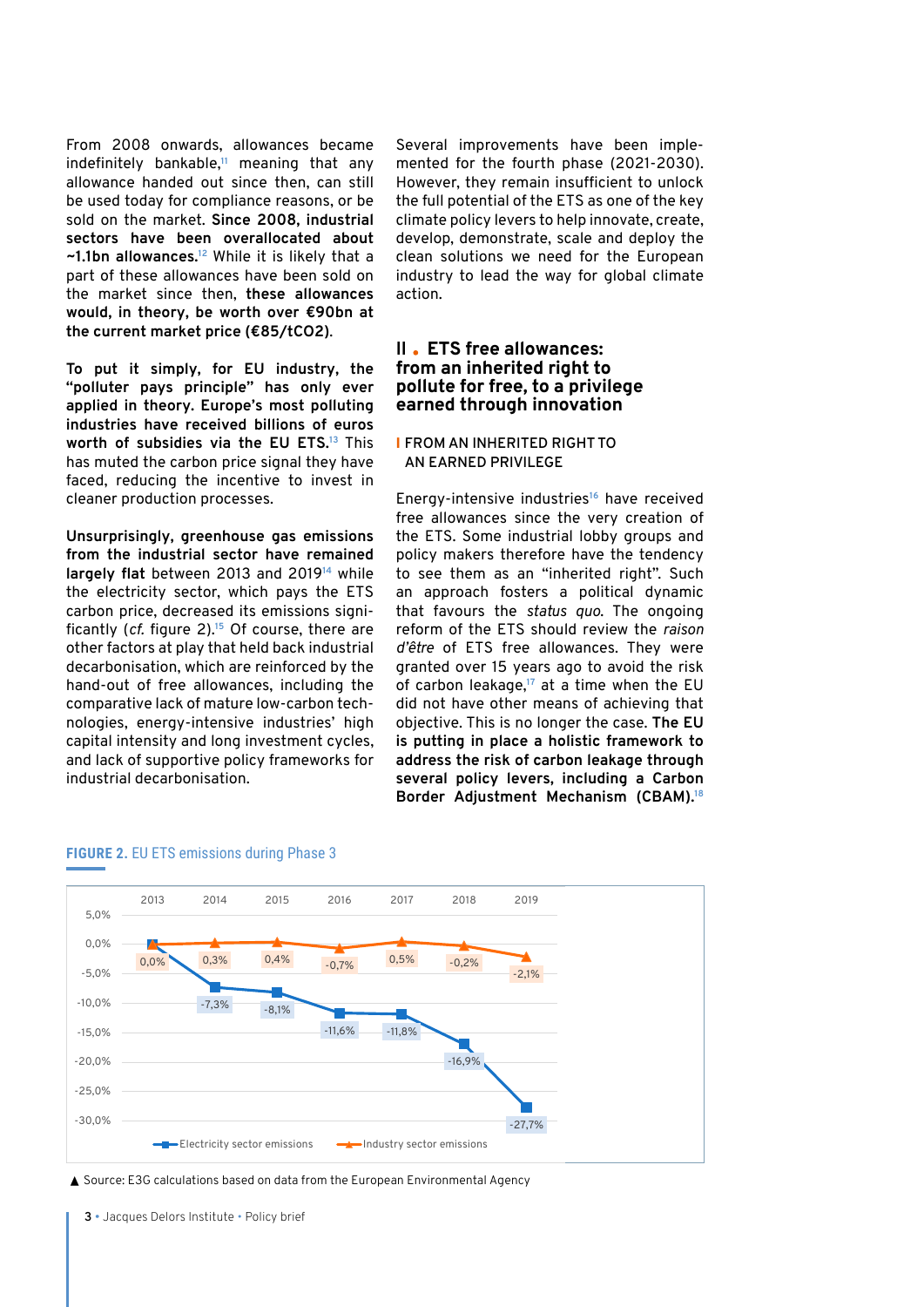<span id="page-3-0"></span>**direct support for zero-carbon production processes, and regulations that contribute to market creation, such as green product requirements and green public procurement.** As the EU CBAM, and other policies to support industrial abatement are phased in, free allowances should become a measure of last resort rather than a default policy.

Any allowance handed out for free should be seen as form of public support given for a limited period of time, attached to strict climate conditions, and given only to those who earn it.

# I **FROM FUNDING POLLUTION TO FUNDING INNOVATION**

Largely because of free allowances, flawed benchmarks and previously low carbon prices, the EU ETS has so far proved ineffective at fostering industrial climate innovation.**[19](#page-6-0)** Indeed, the combination of a malfunctioning EU ETS with a general lack of concerted climate policy aimed at decarbonising energy-intensive industries, has undermined the EU's opportunity to seize the "first-mover advantage" of being the first regional economy in the world to develop and scale the clean technologies the world needs to reach climate neutrality.

As EU ETS prices increased significantly over the last few years, free allowances have become a major financial asset. Based on the current market price and preliminary free allocation data, the 560 million free allowances the EU is set to release in 2022 alone are valued at ~€50 billion.**[20,21](#page-6-0)** In the current political context of higher climate ambition, constrained government budgets and social acceptability and equity concerns about the climate transition, giving such subsidies without any emission reductions to show for them is not easily justifiable.

There are better ways to use that money. **Rather than handing those allowances out for free, they should be reinvested in a portfolio of innovative industrial projects that help fight climate change.** This portfolio should include clean technologies that are not fully mature yet (e.g. green steelmaking with [100% electrolytic hydrogen direct](https://www.iea.org/articles/etp-clean-energy-technology-guide)  [reduced iron](https://www.iea.org/articles/etp-clean-energy-technology-guide)), as well as solutions where

the technology is commercially available but needs integration at scale to become competitive (e.g. large-scale heat-pumps).**[22](#page-6-0)** It should include all sectors that are relevant for industrial decarbonisation, ranging from innovative circular economy business models, to the scale-up of innovative renewable energy sources or the production and use of hydrogen for the [production](https://www.reuters.com/business/sustainable-business/swedens-hybrit-delivers-worlds-first-fossil-free-steel-2021-08-18/) of [green steel](https://www.reuters.com/business/sustainable-business/swedens-hybrit-delivers-worlds-first-fossil-free-steel-2021-08-18/) and other materials.

Crucially, allocating these allowances to innovation rather than handing them out for free would not change the amounts of money flowing to EU industry. It would however change the way the EU channels that money. Rather than subsidising pollution, it would invest in innovation to create the new generation of clean technologies (through tools such as the EU Innovation Fund).

# **III Policy recommendations: Four joint actions to make the "Fit for 55" fit for industrial climate innovation**

# I **PHASE-OUT ALL FREE ALLOWANCES AT A PACE THAT PUSHES INCU-MBENTS TO INNOVATE**

While a CBAM, flanked by other measures,**[23](#page-6-0)** can offer a sustainable solution for mitigating the risk of carbon leakage in the long term, a phase-in period is likely necessary given CBAM's legal, technical and geopolitical complexity.**[24](#page-6-0)**

The European Commission has proposed a 10 year phase-out period starting in 2026 for the sectors to be covered by the CBAM. This would be too slow, and risks seeing the EU losing the global race for industrial decarbonisation.**[25](#page-6-0)** To put in place the necessary incentives during this decade's critical reinvestment window for EU's energy-intensive industry,**[26](#page-6-0)** all free allowances should be fully phased-out by 2030 at the latest.**[27](#page-6-0)**

# I **ALLOCATE THE NEWLY PHASED-OUT FREE ALLOWANCES TO BOOST THE INNOVATION FUND**

By phasing out free allowances, large amounts of additional revenues will be generated through auctioning, which should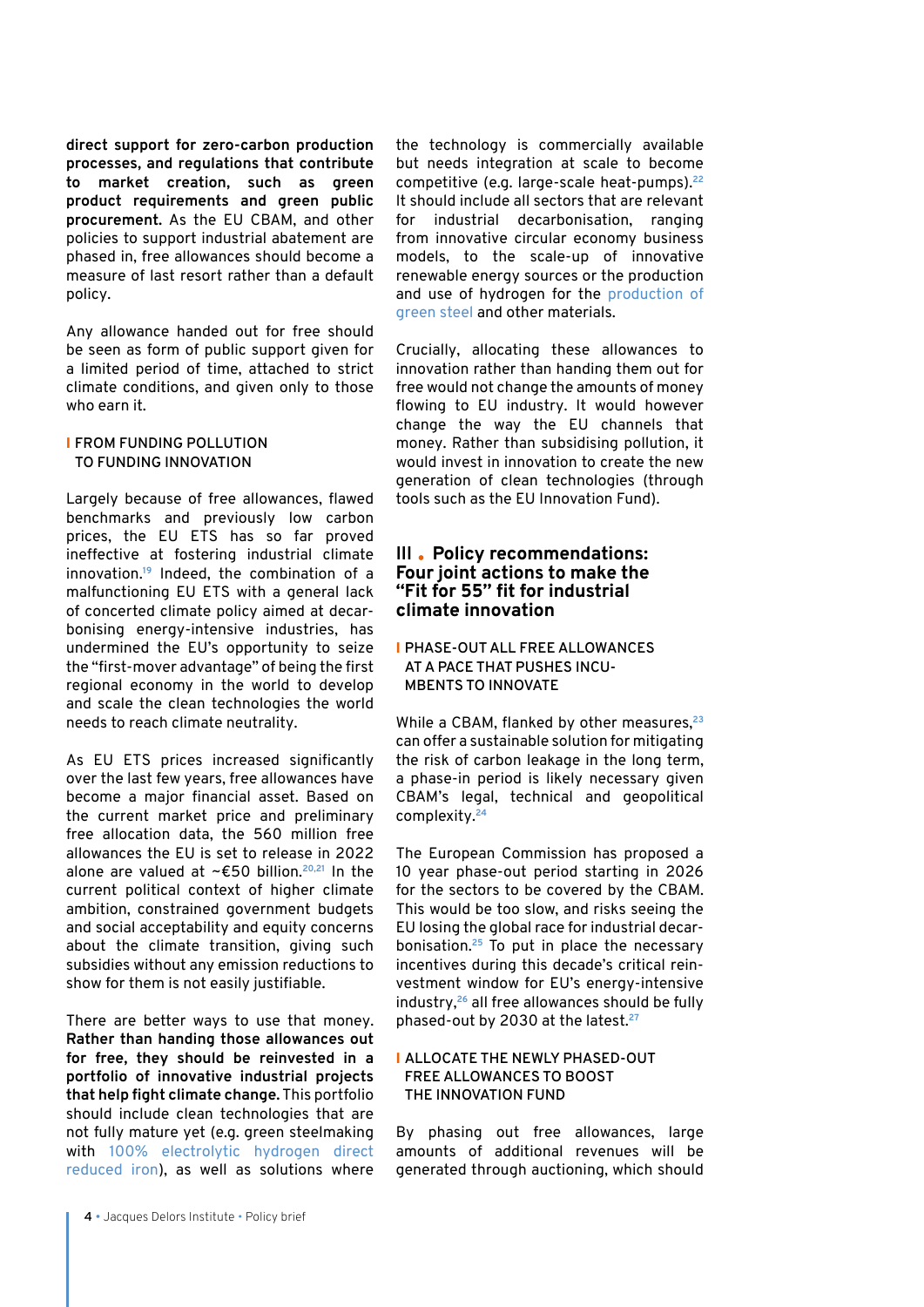<span id="page-4-0"></span>be channelled to finance innovative projects and the deployment of clean technologies at commercial scale. This should be done through the EU Innovation Fund, which would ensure that all companies in all EU Member States have equal access to this new source of funding.**[28](#page-6-0)**

Doing this at the EU level would also increase the overall effectiveness and efficiency through putting those companies in a fair competition with each other. It would also shield this critical funding from the risks of national stop-and-go policies that have hampered the energy transition in other sectors, such as the deployment of renewable energy sources.**[29](#page-6-0)**

However, the scope of the Innovation Fund should be expanded to facilitate the scale-up and deployment of innovative clean technologies, including through Carbon Contracts for Difference.**[30](#page-6-0)** Compared to the status quo, this proposal would channel a significant amount of money towards innovation.**[31](#page-6-0)** It would however create winners and losers. **Companies that innovate and propose high-quality projects to the Innovation Fund would win as they would get more money through this Fund than what they would have gotten through free allowances.** On the flipside, those companies that refuse or fail to create innovative projects would lose money. With such a reform, the European Union would clean industrial innovation is vital to boost the competitive sustainability of the EU industry in the 21st century.

# I **NO FREE LUNCH: REMAINING FREE ALLOWANCES SHOULD ONLY BE GRANTED ON THE BASIS OF STRINGENT CONDITIONS**

As a result of the need for a transition period during which companies can adapt, a share of free allowances would likely continue to be granted during this decade. EU policy makers must ensure that the remaining free allowances do not undermine innovation and decarbonisation by introducing conditionality measures to ensure that recipients innovate. This could include, but is not limited to:

- **Requiring sectors to develop climate neutrality roadmaps**, as called for by Article 10 of the EU Climate Law, in order to be eligible to receive free allowances.**[32](#page-6-0)**
- **Only granting free allowances on the basis of a thorough revision of the applicable benchmarks.** It is clear that the current methodology to determine the scope of product benchmarks puts innovative clean technologies at a competitive disadvantage.**[33](#page-6-0)** The European Commission needs to determine such revised benchmarks as soon as possible, and by 2025 at the latest, on the basis of independent and verifiable data. Minimum conditions for this revision include ensuring that the benchmarks 1) are based on products rather than specific production processes; 2) do not refer to (fossil fuel) combustion capacities; and 3) take into account emission reductions through circular approaches and material substitution.
- **Adopting requirements for companies in exchange for receiving free allowances.** This could include adopting net-zero transition plans, including setting intermediate emission reduction and resource efficiency targets, timelines for the phase-out of existing carbon-intensive activities, making commitments to investments in cleaner processes and subscribing to a transparent governance framework to monitor the progress of these plans.

# I **MITIGATE THE RISKS OF CARBON LEA-KAGE THROUGH OTHER TOOLS**

Carbon leakage measures which mute decarbonisation incentives are incompatible with deep decarbonisation and competitive sustainability. Indeed, continuing the practice of handing out free allowances would severely undermine the EU's ability to meet its climate neutrality targets. Going forward, the risk of carbon leakage will have to be addressed through means that do not undermine but strengthen climate efforts. Over time, all sectors facing a genuine risk of carbon leakage should be covered by the EU CBAM and receive dedicated support through other means, including the Innovation Fund and sectorial regulation. .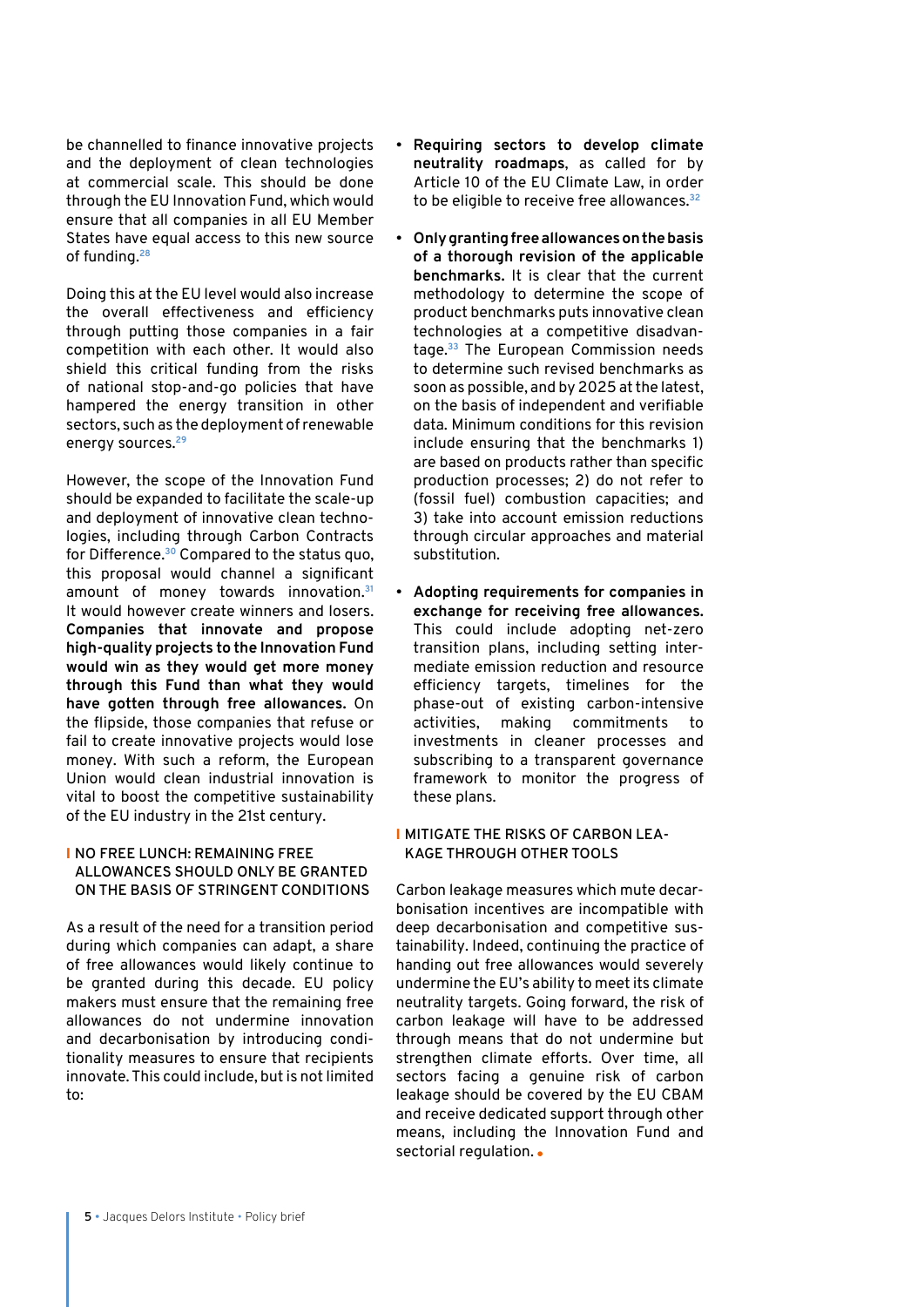# <span id="page-5-0"></span>**FIGURE 3**. Summary of the four joint policy recommendations to make the ETS work for climate innovation



▲ Source: Thomas Pellerin-Carlin & Domien Vangenechten, "No more free lunch. Ending free allowances in the EU ETS to the benefit of innovation", Jacques Delors Institute & E3G, January 2022.

# **End notes**

- **[1](#page-0-0)** Lehne J., Moro E., Nguyen P.-V. & Pellerin-Carlin P. 2021. "The EU ETS: from cornerstone to catalyst [the role of carbon pricing in driving innovation"](https://institutdelors.eu/wp-content/uploads/2021/04/JDI-E3G-paper_innovation-in-the-ETS_final.pdf), Joint E3G-Jacques Delors Institute policy paper, April 2021.
- **[2](#page-0-0)** Such as producers cement, iron and steel, chemicals, paper and pulp, refined petroleum products, etc.
- **[3](#page-0-0)** European Commission. 2019. [Adoption of the Dele](https://ec.europa.eu/clima/news-your-voice/news/adoption-delegated-decision-carbon-leakage-list-2021-2030-2019-02-15_en)[gated Decision on the carbon leakage list for 2021-](https://ec.europa.eu/clima/news-your-voice/news/adoption-delegated-decision-carbon-leakage-list-2021-2030-2019-02-15_en) [2030](https://ec.europa.eu/clima/news-your-voice/news/adoption-delegated-decision-carbon-leakage-list-2021-2030-2019-02-15_en)
- **[4](#page-0-0)** The European Commission proposed to introduce an [EU-wide carbon tax as early as 1991](https://ec.europa.eu/commission/presscorner/detail/en/P_92_29), ahead of the 1992 Rio Summit. This proposal failed because of opposition led by the French Government, supported by the British one. *Cf*. Stefan Aykut. "Gouvernement le climat, construire l'Europe: l'histoire de la création d'un marché du carbone (ETS)", Critique Internationale, N°62, 2014. Under current EU law, while a carbon tax would still require a unanimous vote from the Council, the ETS can be revised through the ordinary legislative procedure that entails a qualified majority vote in the Council. At the national level, several Member States now have national carbon taxes, like Sweden, or France where the carbon tax on building and road transport fuels is currently set at 44,60€/TCO2eq.
- **[5](#page-0-0)** Every year, the EU reduces the cap by a specific percentage —named "linear reduction factor".
- **6** For more information on the Polluter Pays Principle and its application in the EU, see: European Court of Auditors. 2021. "[The Polluter Pays Principle: Incons](https://www.eca.europa.eu/Lists/ECADocuments/SR21_12/SR_polluter_pays_principle_EN.pdf)[istent application across EU environmental policies](https://www.eca.europa.eu/Lists/ECADocuments/SR21_12/SR_polluter_pays_principle_EN.pdf)  [and actions"](https://www.eca.europa.eu/Lists/ECADocuments/SR21_12/SR_polluter_pays_principle_EN.pdf).
- **[7](#page-1-0)** Carbon leakage can occur when economic activities are displaced, or when investment or consumption patterns change, for cost-related reasons stemming from climate policies. This could directly or indirectly cause greenhouse gas emissions to be displaced to other countries with laxer constraints. This is especially true for most trade-exposed and energy-intensive industries, whose products face strong competition in global markets. According to the European Commission's impact assessments, sectors such as cement, steel and other metals, chemicals, glass and paper face the largest risks of carbon leakage.
- **[8](#page-1-0)** Such as those induced by the 2009 and 2020 economic crises.
- **[9](#page-1-0)** European Commission. 2011. "[Commission Decision](https://eur-lex.europa.eu/legal-content/EN/TXT/PDF/?uri=CELEX:32011D0278&from=EN)  [determining transitional Union-wide rules for harmo](https://eur-lex.europa.eu/legal-content/EN/TXT/PDF/?uri=CELEX:32011D0278&from=EN)[nised free allocation of emission allowances](https://eur-lex.europa.eu/legal-content/EN/TXT/PDF/?uri=CELEX:32011D0278&from=EN)".
- **10** Calculated by multiplying the amount of free allowances received by industry each year and the yearly average EUA forward price.
- **[11](#page-2-0)** All allowances brought to the market between 2005 and 2007 were invalidated at the end of the first trading period (31 December 2007), meaning they cannot be used for compliance in subsequent years.